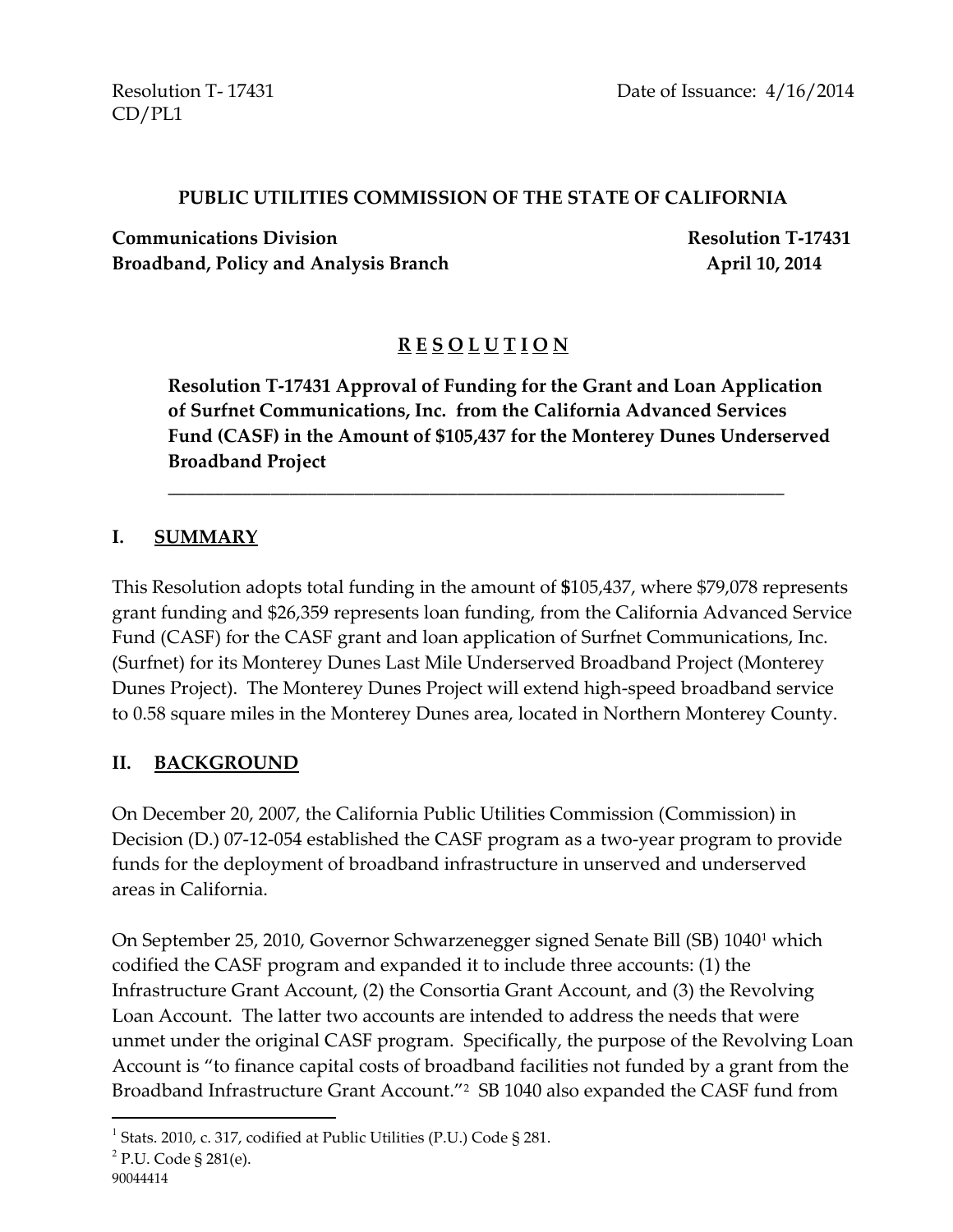\$100 million to \$225 million adding \$100 million to the Infrastructure Grant Account and allocating \$10 million and \$15 million to the Consortia Grant Account and the Revolving Loan Account, respectively.<sup>3</sup>

On February 1, 2012, the Commission approved D.12-02-015 to implement new guidelines for the Infrastructure Grant and Revolving Loan Accounts. Key provisions of the Decision include:

- A maximum CASF grant award of 70 percent of project costs for unserved areas and 60 percent for underserved areas;
- A definition of an underserved area, "where broadband is available, but no wireline or wireless facilities-based provider offers service at advertised speeds of at least 6 megabits per second (Mbps) downstream and 1.5 Mbps upstream (6 Mbps /1.5 Mbps);" and
- A Revolving Loan Program to provide supplemental financing for projects also applying for CASF grant funding (up to 20% of projects costs, with a maximum of \$500,000), utilizing the same project and applicant eligibility requirements as the Infrastructure Grant Program.

Consequently, on May 10, 2012, the Commission approved Resolution T-17362 which established the application deadlines for the CASF Broadband Infrastructure Grant Account and the Revolving Loan Account as follows:

- October 1, 2012, for unserved areas;
- February 1, 2013, for underserved areas not previously funded by the CASF and hybrid projects that cover both unserved and underserved areas; and,
- A date to be determined for projects in underserved areas where the existing broadband infrastructure was partially funded by a CASF grant.

On February 1, 2013, Surfnet submitted an application for CASF funding for the underserved area of Monterey Dunes.

# **NOTICE/PROTESTS**

Communications Division (CD) posted the proposed project area map, census block groups (CBGs) and zip codes by county for the Monterey Dunes Project on the Commission's CASF webpage under "Pending New CASF Applications to Offer Broadband as of February 11, 2013." CD received one challenge by Verizon to the proposed project areas.

 $\overline{\phantom{a}}$ <sup>3</sup> P.U. Code § 281(b)(1).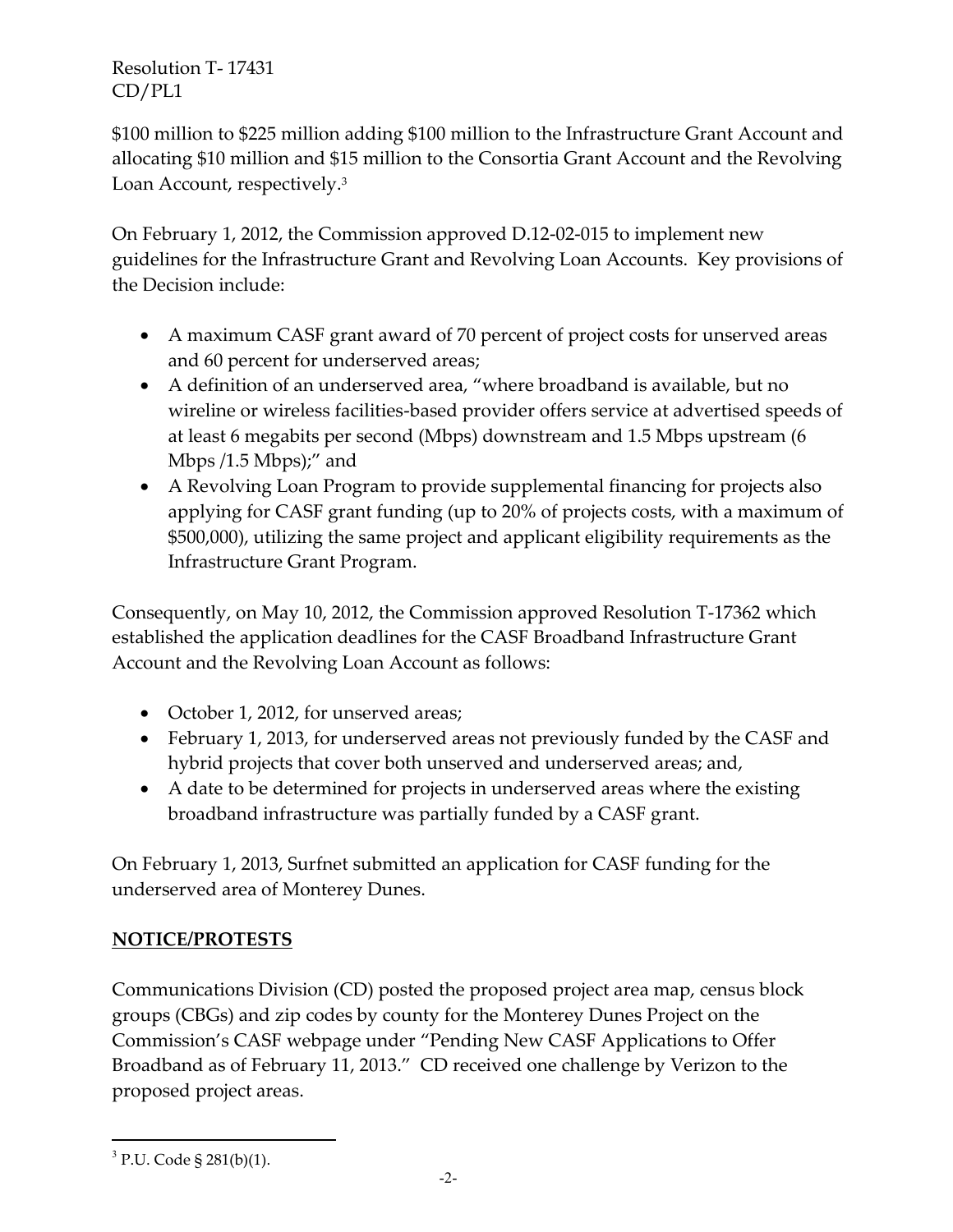After reviewing the application, data included in the California Interactive Broadband Map and information, and CalSPEED test results performed in the proposed project area, CD concluded that the project was eligible for funding consideration since it covers underserved areas. The majority of CalSPEED test results performed in the proposed area did not support Verizon as having broadband availability at served speeds of at least 6 Mbps download and 1.5 Mbps upload. The Commission finds that Verizon's challenge does not have merit.

# **III. DISCUSSION**

This Resolution adopts CD's recommended CASF fund award of \$105,437 for the Monterey Dunes Project. This award represents 80% of the total project costs of \$131,797 60% of which (\$79,078) is a grant, and 20% of which (\$26,359) is a loan. Key project information and maps are shown in Appendix A.

## A. Project Overview

l

Surfnet currently does not provide broadband or telephone service within five miles of the Monterey Dunes Project. The Monterey Dunes Project will extend high-speed broadband service to 0.58 square miles in the Monterey Dunes area by deploying high speed fiber to the home technology which will be capable of reaching speeds of 100 Mbps up and 100 Mbps down using HPNA 3.0 technologies or ADSL 2 depending on the quality of the existing wiring.

The Surfnet Monterey Dunes project is a last mile project that provides high-speed fiber that connects to existing copper wire infrastructure and upgrades broadband facilities in the proposed area. This project is dependent upon the completion of the Sunesys middle mile project<sup>4</sup> to obtain backhaul and enable last mile connections in the area

Service will be provided at the proposed speeds once Surfnet receives the backhaul from Sunesys. If the segment of the Sunesys project build out that serves the project area is not ready prior to Surfnet completing project construction, Surfnet will be required to discuss interim plans and solutions for backhaul with CASF staff<sup>5</sup> .

<sup>4</sup> Resolution T-17429 recommends CASF funding approval for the Sunesys Middle Mile Project; a 91.18 mile long backbone network from Santa Cruz to Soledad.

<sup>5</sup> For example, microwave. If such an interim solution is required, Surfnet shall either contract with another provider or provision the service itself. Surfnet has indicated it is their intention that an interim solution would offer speeds of at least 6 Mbps download and 1.5 Mbps upload; however, this is not a long-term solution for the project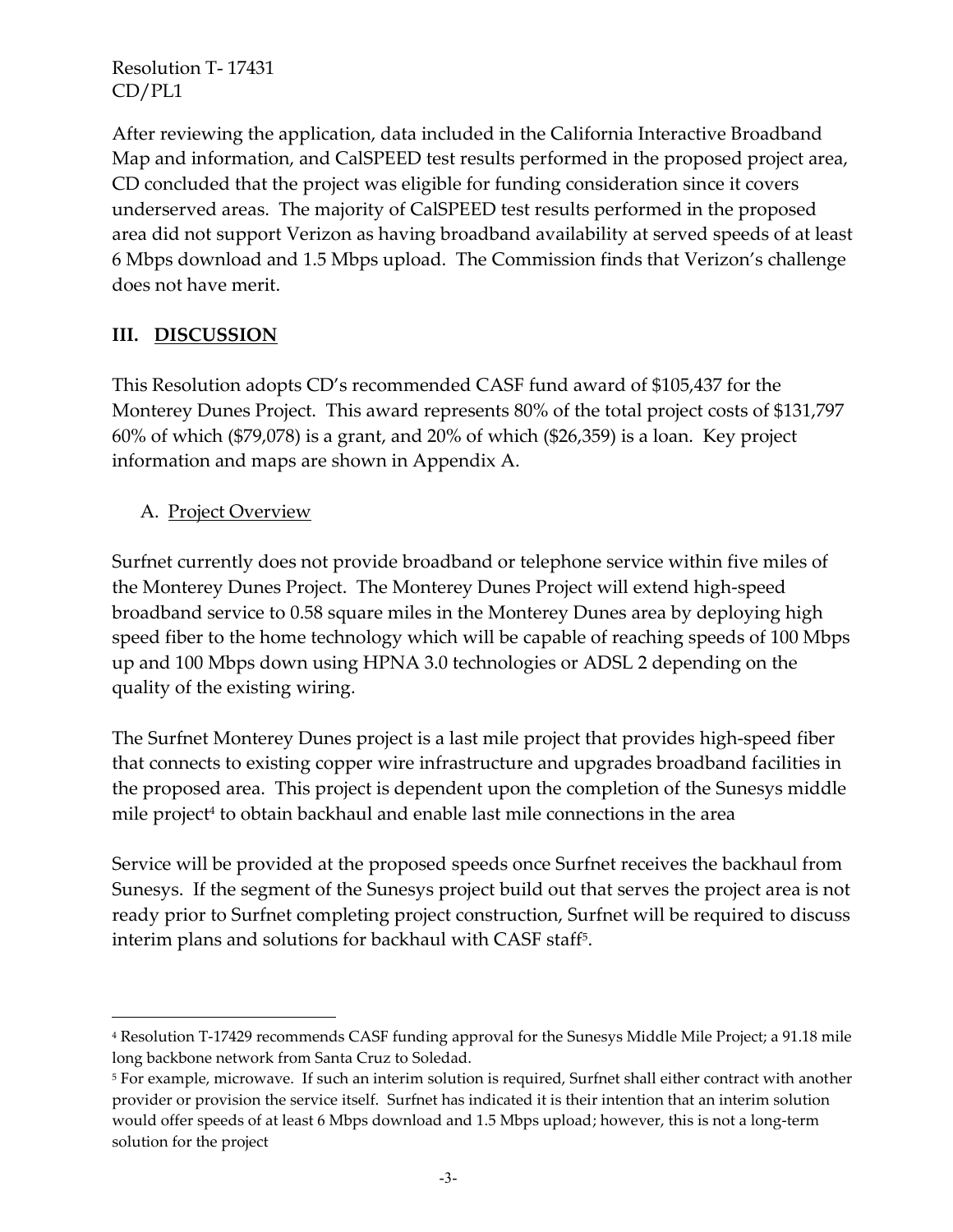If CASF funding for the Sunesys project is denied or if the Sunesys project does not materialize, it will be technically impossible to build and operate the Surfnet Monterey Dunes project as proposed. Without the Sunesys middle-mile infrastructure, it would not be possible to provide the level of service and speeds proposed in the Surfnet application. Furthermore, the Monterey Dunes project is almost certainly not financially feasible without the Sunesys middle-mile. At the moment, no other feasible long-term solution exists.

Cruzio Internet will provide broadband connectivity through a connection at a data center in Santa Cruz. This project will provide an "all fiber" link from the residences in Monterey Dunes. Surfnet proposes to use Point to Point Gigabit/s Ethernet for the last mile component. Surfnet will place fiber cable along the entrance road to the property and will terminate the fiber in the Minimum Point of Entry (MPOE). Surfnet will place the cable using trenchless techniques that minimize earth disturbance and typically produce no adverse effects on sensitive environmental resources. Surfnet will place a common Ethernet router and switch at the MPOE, which will be supported with a battery backup system. Remote monitoring will alert operators to deviations in both commercial and battery backup power.

The Census Block Group (CBG) impacted by the project is 060530103061. Monterey Dunes is located near Castroville, in Northern Monterey County.

When completed, the project will reach an estimated 120 underserved households. Surfnet estimates that an initial 60 potential households will subscribe in the proposed area.

The project area does not include any anchor institutions.

Surfnet has committed to a broadband pricing plan under the terms shown below for two years, starting from the beginning date of service.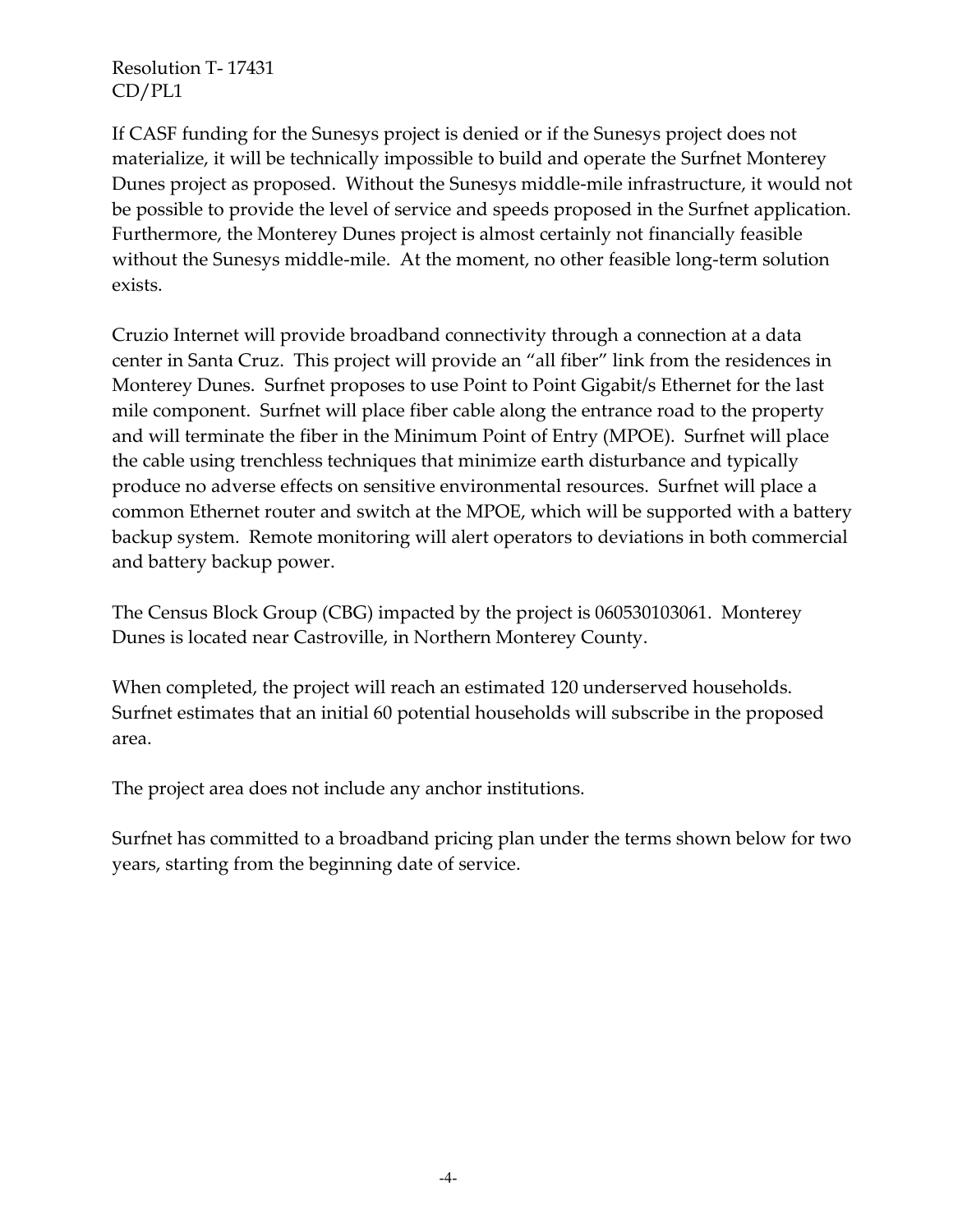| Service/Description            | Download/Upload Speeds | <b>Monthly Fee</b>           |
|--------------------------------|------------------------|------------------------------|
| Initial Promotional Rate for   | 100 Mbps download/100  | No more than \$65 per        |
| Customers who sign up          | Mbps upload            | month.                       |
| during the first two months    |                        |                              |
| of service availability:       |                        |                              |
| Maximum Monthly                | 100 Mbps download/100  | No more than \$80 per        |
| <b>Recurring Rate</b>          | Mbps upload            | month                        |
| <b>Other Recurring Charges</b> |                        | None                         |
| <b>Installation Fee</b>        | N/A                    | No charge for standard       |
|                                |                        | installation                 |
| <b>Required Equipment</b>      |                        | <b>Non-Recurring Charges</b> |
| None                           |                        |                              |

### B. Project Qualification

 $\overline{\phantom{a}}$ 

To qualify for the CASF program, the applicant is required to submit proof that the area is unserved or underserved by submitting shapefiles of the proposed project. CD reviews the submitted shapefiles and compares them with United States 2010 Census and the California Interactive Broadband Availability maps which contain broadband availability data as of June 30, 2012. Once CD finds the areas eligible either as unserved or underserved areas, CD evaluates all other information submitted by the applicant to determine if the project meets the requirements outlined in D.12-02-015. Other information CD reviews includes: proof of a Certificate of Public Convenience and Necessity (CPCN) from the Commission; descriptions of current and proposed broadband infrastructure; number of potential subscriber households and average incomes; project construction schedule; project budget; proposed pricing and commitment period for new subscribers; and financial viability of the applicant.

As an initial step in the review of Surfnet's application, CD checked the CBGs submitted in the project application to determine that the project was indeed underserved. In doing so, CD found broadband availability at served speeds by two satellite providers, ViaSat and Skycasters, LLC in the Monterey Dunes Project area. However, as adopted in D.12- 02-015, the Commission does not consider satellite broadband service in CASF project evaluation, unless the satellite project is in an area that was previously CASF funded.<sup>6</sup> Additionally, CD requested clarification on the project size, construction details, and project budget.

<sup>6</sup> This determination was based on the limited speed capabilities of satellite services, the cost to the consumer, high latency, and unreliability known at the time of the decision, D. 12-02-015 at 13-15. Since that time, like other technologies, satellite services have improved.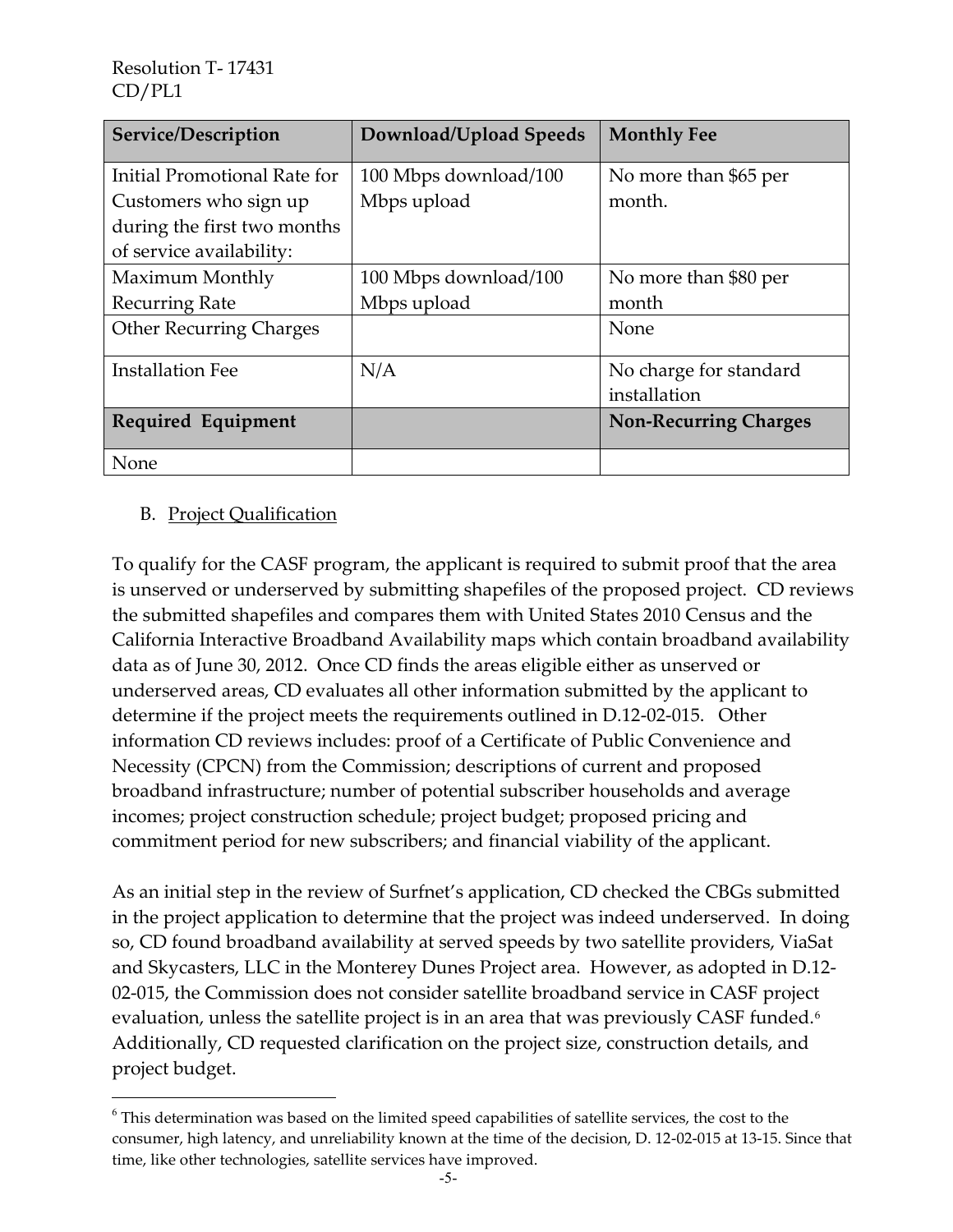On March 11, 2013, Verizon challenged the application stating that they offer broadband availability at served speeds in the project area. As discussed above, based on its review of the data, CD staff concluded that the area Verizon challenged was eligible for funding. Subsequently, on July 12, 2013, CD issued a letter to the applicant, with a copy to Verizon, stating that the project is eligible for CASF funding since the areas are deemed underserved.

Since Surfnet's submission of its CASF project application, Round 7 broadband availability data of December 31, 2012, shows maximum advertised mobile broadband availability from Verizon and T-Mobile at speeds greater than 6 Mbps download and 1.5 Mbps upload in portions of the proposed project area.<sup>7</sup> However, CD has not been able to validate the maximum advertised mobile broadband speeds in the area. CD validates advertised speeds by conducting drive tests at 2,000 points within the State. CD inputs these tests into an interpolation model to predict speeds in areas outside of the drive tested points. Where the predicted speeds are slower than the advertised speeds, the model shows that speeds in that area are not validated. There are no drive test results in the project area. Furthermore, in the Spring of 2013, Surfnet conducted ten Verizon mobile tests in the proposed project area using the Commission's CalSPEED mobile test app. Nine out of the ten tests showed actual speeds of less than 6 Mbps download and 1.5 Mbps upload. In the Fall of 2013, Surfnet also conducted eleven T-Mobile mobile tests in the proposed project area using CalSPEED. Of these tests, eight show actual speeds of less than 6 Mbps download and 1.5 Mbps upload. Since the majority of the mobile tests conducted in the proposed 0.58 square mile project area show speeds of less than 6 Mbps down and 1.5 Mbps up, CD staff concludes that the Monterey Dunes Project is underserved and eligible for CASF funding.

Additionally, Surfnet has a pending application for a CPCN, $^8$  in addition to other conditions for its CASF award. The Commission may implement the CASF award contingent upon one of the following: (1) either the Commission approves Surfnet's CPCN application; or (2) pursuant to Senate Bill (SB) 740 Padilla, Chapter 522, Statutes of 2013, Surfnet complies with the safeguard rules that the Commission will establish for non-telephone corporation in the existing CASF Rulemaking proceeding (R.12-10-012), in addition to other conditions for its CASF award<sup>9</sup>.

 $\overline{a}$ 

<sup>7</sup> The California Interactive Broadband Map reflects Round 7 data starting in August 30, 2013.

<sup>8</sup> A. 13-07-019 filed July 23, 2013 for registration as an Interexchange Carrier Telephone Corporation Pursuant to the provisions of Public Utilities Code Section 1013

<sup>9</sup> Proposed Decision was issued on January 6, 2014.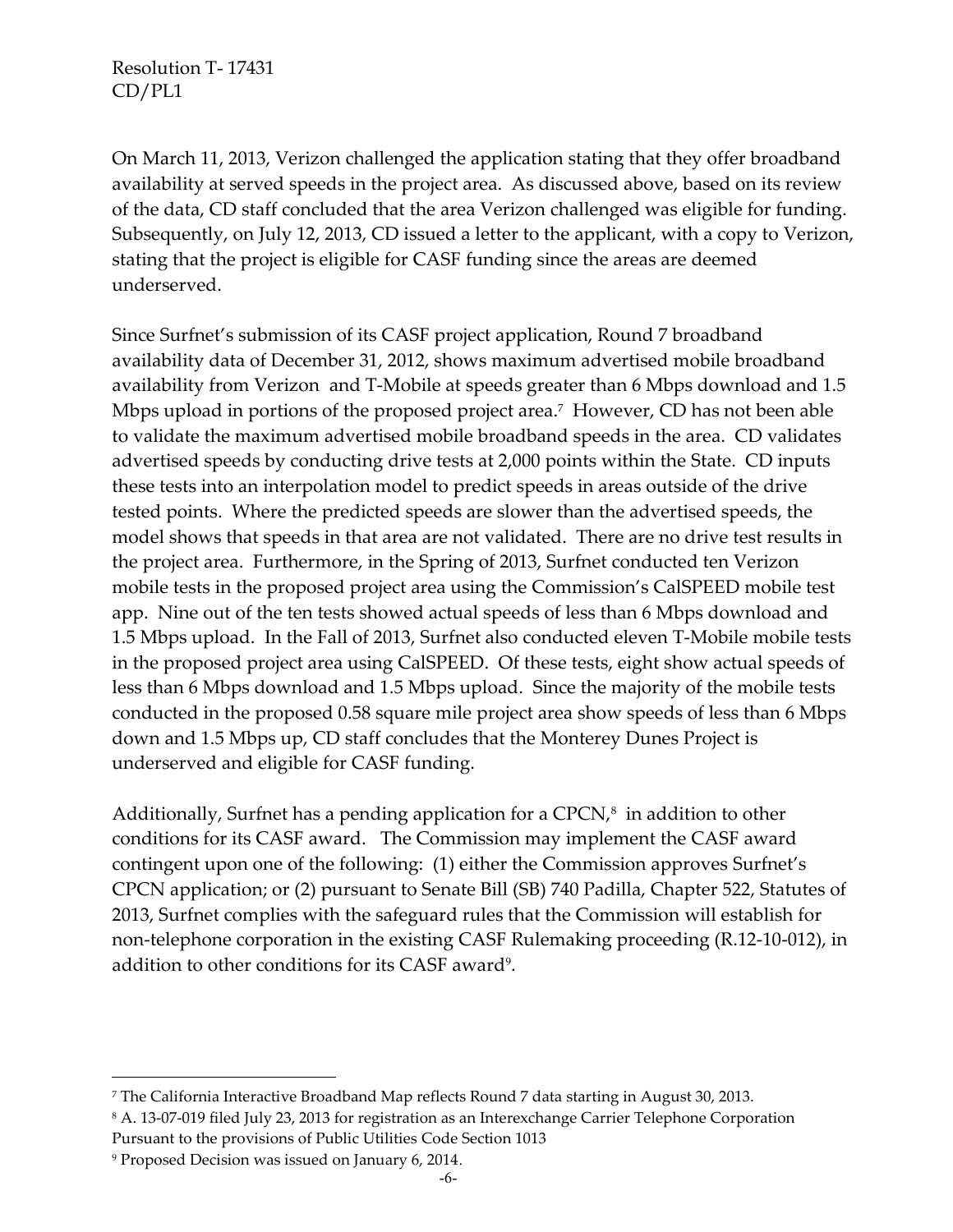# C. Project Evaluation and Recommendation for Funding

CD evaluated the application with respect to the scoring criteria defined in D.12-02-015, Appendix 1, Section VIII (Scoring Criteria). The scoring criteria include: (i) Funds Requested per Potential Customer, (ii) Speed, (iii) Financial Viability, (iv) Pricing, (v) Total Number of Households in the Proposed Area, (vi) Timeliness of Completion of Project, (vii) Guaranteed Pricing Period, and (viii) Low-Income Areas. In addition, five bonus points are added to the score of an applicant who is able to submit local government and community endorsements or letters of support.

CD found that the Monterey Dunes project meets CASF funding requirements with respect to the following factors:

- Speed the proposed speed offering of up to 100 Mbps download and up to 100 Mbps upload complies with the benchmark set by the Commission
- Service area the service area is determined to be underserved and covers 0.58 square miles
- Matching Funds of 20% of project cost the applicant has certified that the matching funds will be funded utilizing available cash flow that includes cash injection from the company's key principals; the submitted balance sheet, income and cash flow statements show that the applicant has the financial capability to do so
- Price commitment period the applicant has committed to a pricing plan of two years as required
- Deployment schedule the project will be completed within six months, well within the 24 month period construction timeline required

CD's review of the project area shows that AT&T is offering DSL service at underserved speeds of greater than or equal to 3 Mbps and less than 6 Mbps download. This is well below served speeds. Therefore, based on its review, CD determined that Surfnet' s grant application qualifies for funding as an underserved area and meets the requirements of D.12-02-015. CD recommends Commission approval of CASF funding for Surfnet's Monterey Dunes project. Relative to other projects that the Commission is currently considering for funding, this project is seeking a small grant amount. Also, out of all projects, this project scored among the highest in the area of time to complete, taking only about six months to completion. The project also scored highly in the area of pricing. Additionally, the funds requested per potential customer are lower than funds requested per potential customer for most of the other projects, making this project comparatively low cost.

In making its determination to fund the loan portion of Surfnet's funding request, CD utilized the services of its loan servicing and administrative contractor, State Assistance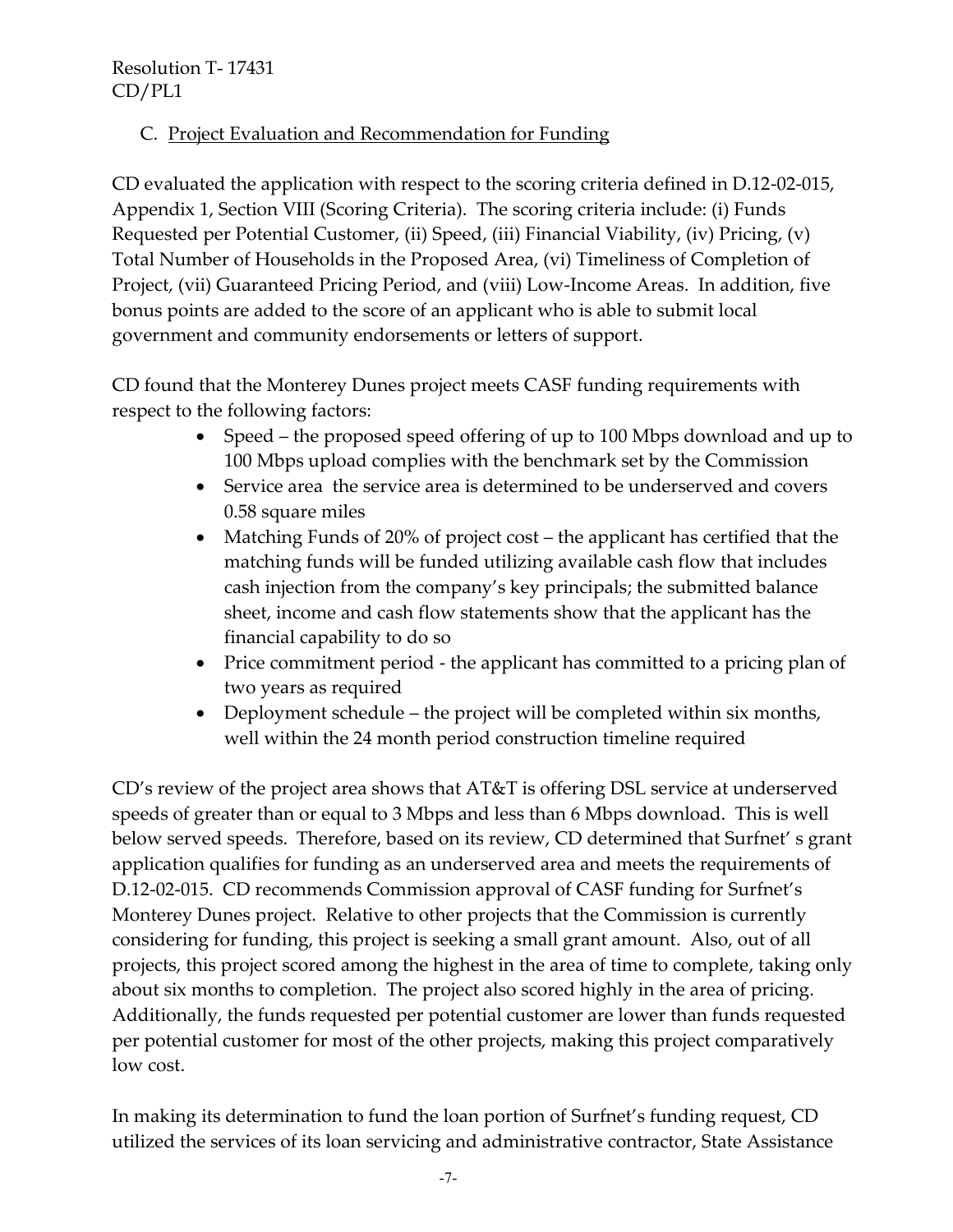Fund for Enterprise, Business, and Industrial Development Corporation (SAFE-BIDCO) to conduct the underwriting phase of the review. Based on its review of Surfnet's application, SAFE-BIDCO recommended funding the loan with the condition that the two principal stakeholders of the company provide a personal guarantee for the loan. Per standard lending rules applied by SAFE-BIDCO in the underwriting review of loan applicants, a personal guarantee is generally required from the owners and/or principals of privately held corporations who have 20% or more ownership to properly underwrite the loan request.

CD staff believes that Surfnet can service the loan and that the Commission need not require a personal guarantee from the principles of the company based on the following:

- 1. Surfnet's two primary principals have slightly over 20% ownership of the company combined.
- 2. SAFE-BIDCO's underwriting results show that Surfnet, as a company, is able to service debt.
- 3. The loan is also 100% secured by the collateral identified in the application.

Furthermore, CD staff notes that Federal broadband loans (e.g. from the Department of Agriculture Rural Utility Service) do not require a personal guarantee from key principals of a privately held company. Although the CASF program is a separate program with its own set of rules, CD acknowledges that the Federal broadband loan program does not require personal guarantees.

As such, based on its review of the underwriting results provided by SAFE-BIDCO, and in light of the reasons presented above, CD recommends that the Commission proceed with the loan and not require a personal guarantee.

The loan is subject to the conditions listed in D.12-02-015, Resolution T-17369 and the loan agreement documents expected to be signed by the borrower. As adopted in item #6 *Loan Closing*, section E, Appendix 2 of D.12-02-015, once the Commission approves the loan via a Resolution, the borrower must sign a loan agreement document that contains all the terms and conditions of the loan. If the borrower does not sign the loan agreement document, the Commission will not execute the loan and will revoke the loan offer. Surfnet cannot withdraw loan funds without a signed loan agreement in place. The loan will be a five year term loan, fully amortized. The interest rate will be fixed at the U.S Prime Rate at loan closing. The borrower will have up to four disbursements to draw down funds, based on meeting Commission-approved project key milestones. The funds must be drawn down within two years of loan approval.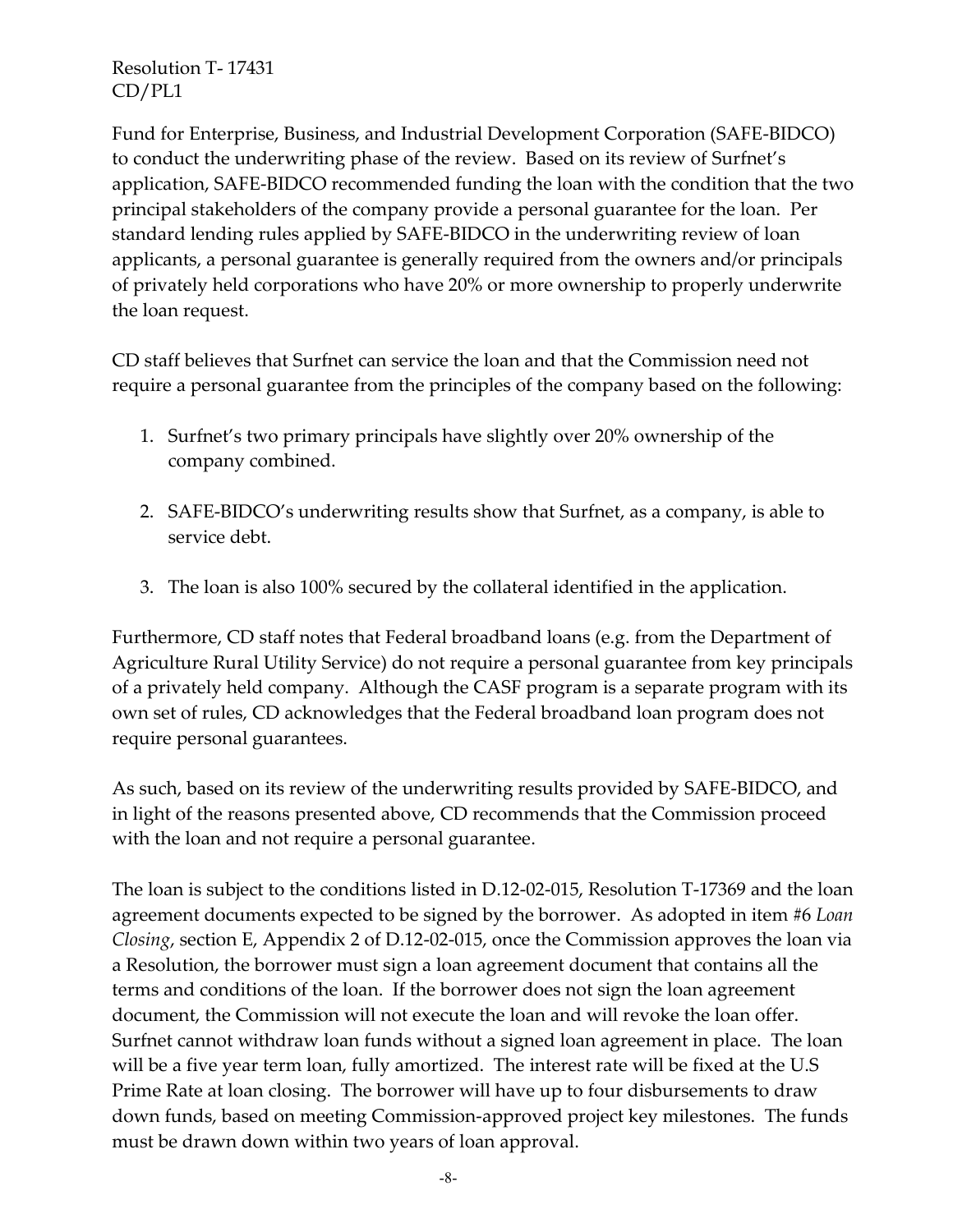Based on its review, CD determined that Surfnet's grant application qualifies for funding as an underserved area and meets the requirements of D.12-02-015. CD recommends Commission approval of CASF funding for the Surfnet Monterey Dunes Project.

CD staff finds that funding the Monterey Dunes Project aligns with CASF's goal to encourage the deployment of high-quality advanced information and communications technologies to all Californians to promote economic growth, job creation, and substantial social benefits.

### D. Safety Impact

The CASF program encourages the deployment of broadband throughout the State which can enable the public to access broadband-based safety applications, access to emergency services, and allow first responders to communicate with each other and collaborate during emergencies. As the Governor's Broadband Task Force stated in its 2007 report, ubiquitous broadband will play a key role in enhancing public safety operations and applications in law enforcement, disaster relief, traffic management, and virtually every other aspect of public safety. The funding to the Monterey Dunes Project will enable households in the Monterey Dunes area to have access to high-speed broadband and make use of the technology for safety purposes. The project area does not include any anchor institutions. However, there are nine emergency first responders, one PSAP (Public Safety Answering Points) and 125 anchor institutions within 10 miles of the project area which the project will potentially serve and which will benefit from both the fiber within, and the middle facilities, which support the project area.

The First Responder Institutions include:

- CalStar
- Monterey County Emergency Medical Services Agency
- North County Fire District
- Monterey County Sheriff's Office
- California Highway Patrol
- California Fish and Game
- California State Parks

Additionally, the Monterey County 911 Center PSAP will potentially benefit from the broadband project.

Public safety institutions will be able to coordinate responses to regional challenges, including natural disasters. The lack of reliable, redundant connections to the wider Internet has been a major stumbling block for first responders who have worked over the last decade to increase interagency cooperation, dispatch and mutual aid nets. For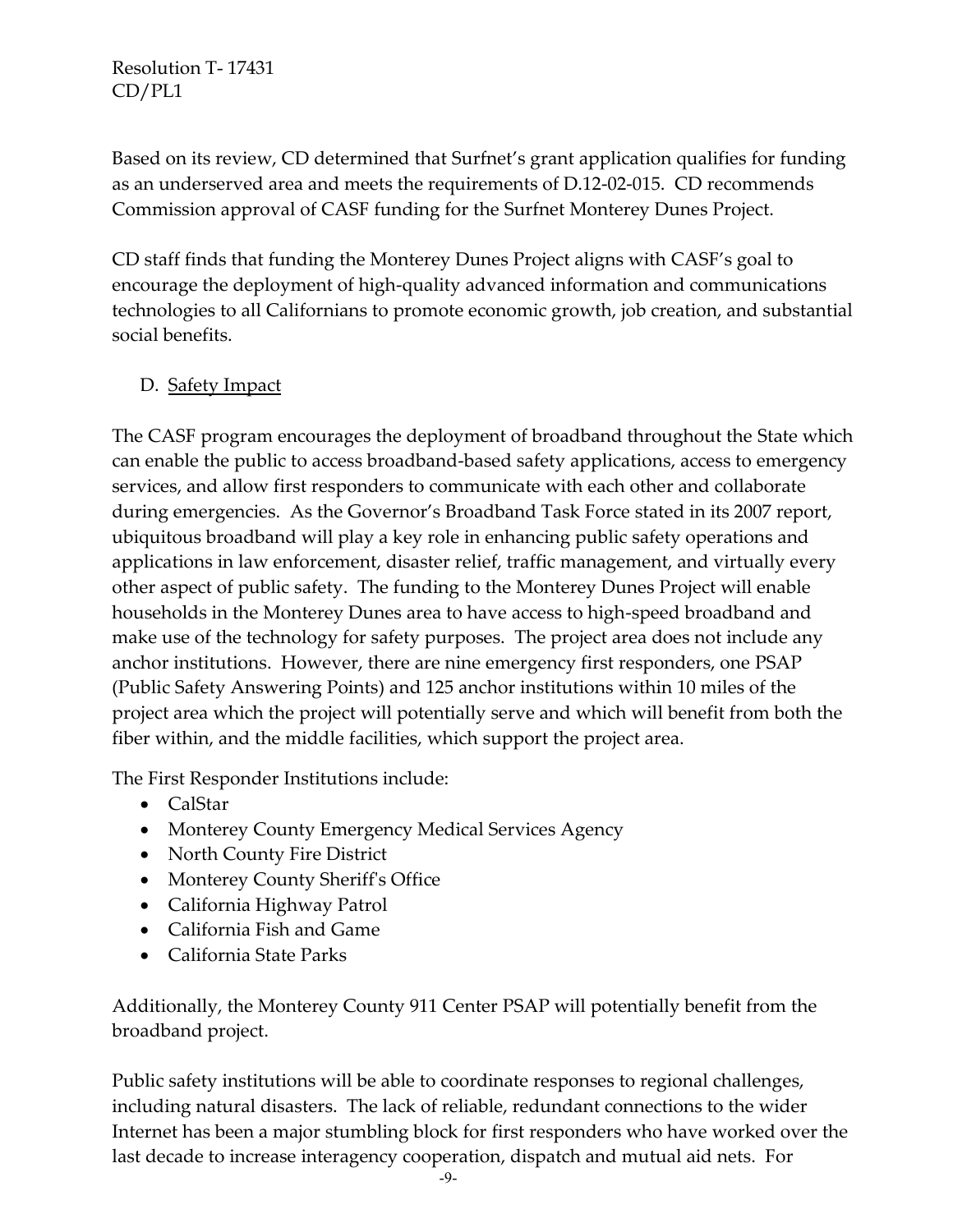example, with a redundant fiber network in place, first responders can have access to building plans, hazardous substance information, real time mapping and coordination as well as voice, video and broadband connections for each unit in the field. The broadband infrastructure proposed for this grant project would greatly enhance first responders' efforts to work together to provide service to all, including the people in and around the project area. This project can also help allow dependable and robust public safety communications and provide the region's healthcare sector the communication infrastructure to improve health and medical services and lower costs.

## **IV. COMPLIANCE REQUIREMENTS**

Surfnet is required to comply with all the guidelines, requirements, and conditions associated with the grant of CASF funds as specified in D.12-02-015. Such compliance includes, but is not limited to:

# A. California Environmental Quality Act (CEQA)

All CASF grants are subject to CEQA requirements unless the project is statutorily or categorically exempt pursuant to the CEQA Guidelines.

Surfnet has provided the Commission with construction plans for the Monterey Dunes underserved project area. Cruzio Internet will provide broadband connectivity via a connection to a data center in Santa Cruz. Sunesys will provide Middle Mile connectivity. Surfnet proposes to use Point to Point Gigabit/s Ethernet for the last mile component. Surfnet will accomplish this by placing a fiber cable along the entrance road to the property and terminating it in the MPOE. Qualified contractors will place the cable using trenchless techniques that minimize earth disturbance.

The Monterey Dunes Project is subject to the California Environmental Quality Act (CEQA) review. The Commission must complete CEQA review prior to disbursing CASF funds for construction activities.

Prior to any construction activity the carrier is required to seek further authority from the Commission for such activity by filing a Proponent's Environmental Assessment (PEA) pursuant to Commission Rule of Practice and Procedure 2.4; and must undergo an environmental review pursuant to the California Environmental Quality Act (CEQA) (California Public Resources Code § 21000 et seq.). Carriers should contact the Supervisor of the Commission's Energy Division CEQA Unit well in advance of a contemplated filing to consult with staff regarding the process of developing and filing a PEA; providing for cost recovery per Rule of Practice and Procedure 2.5; and entering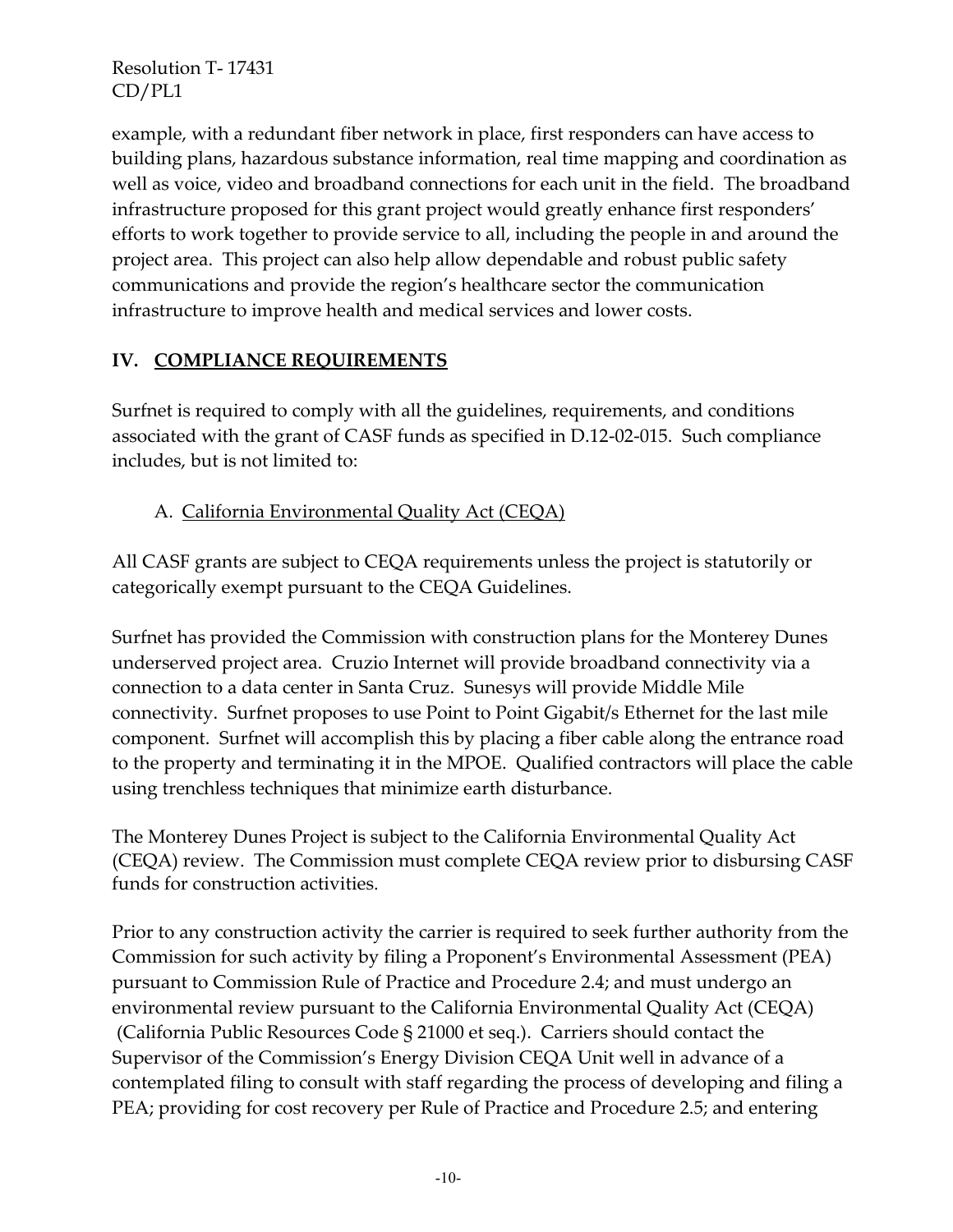into a Memorandum of Understanding to allow the Energy Division to initiate the retention of an environmental contractor to perform the environmental review.

Carriers may file a completed CEQA review conducted by another agency acting as the Lead Agency pursuant to CEQA; carriers should make every effort to ensure that the Commission's CEQA Unit is aware of and included in the CEQA process if it is conducted by another agency acting as the CEQA Lead Agency. Carriers should contact the Supervisor of the Commission's Energy Division CEQA Unit well in advance of a contemplated filing to consult with staff regarding the applicability of another agency's CEQA review.

## B. Deployment Schedule

The Commission expects Surfnet to complete the project within six months from the start date. If the applicant is unable to complete the proposed project within the six month timeframe, it must notify the Commission as soon as it becomes aware of this prospect. The Commission requires that all projects are completed within a 24-month timeframe. The Commission may reduce payment for failure to notify CD's Director and satisfy this requirement.

## C. Execution and Performance

CD and the CASF grant recipient shall determine a project start date after the Commission has granted all approvals to the CASF grant recipient. Should the recipient or contractor fail to commence work at the agreed upon time, the Commission, upon five days written notice to the CASF recipient, reserves the right to terminate the award.

In the event that the CASF recipient fails to complete the project in accordance with the terms of approval granted by the Commission, the CASF recipient must reimburse some or all of the CASF funds that it has received.

The CASF grant recipient must complete all performance under the award on or before the termination date of the award.

## D. Performance Bond

The Commission does not require a performance bond if the applicant certifies that the percentage of the total project costs it is providing comes from its capital budget and is not obtained from outside financing. Surfnet will provide 20% of the total project costs from its capital budget, which includes "paid in capital" from key principals of the company as a loan to the company. Because the paid in capital portion of the matching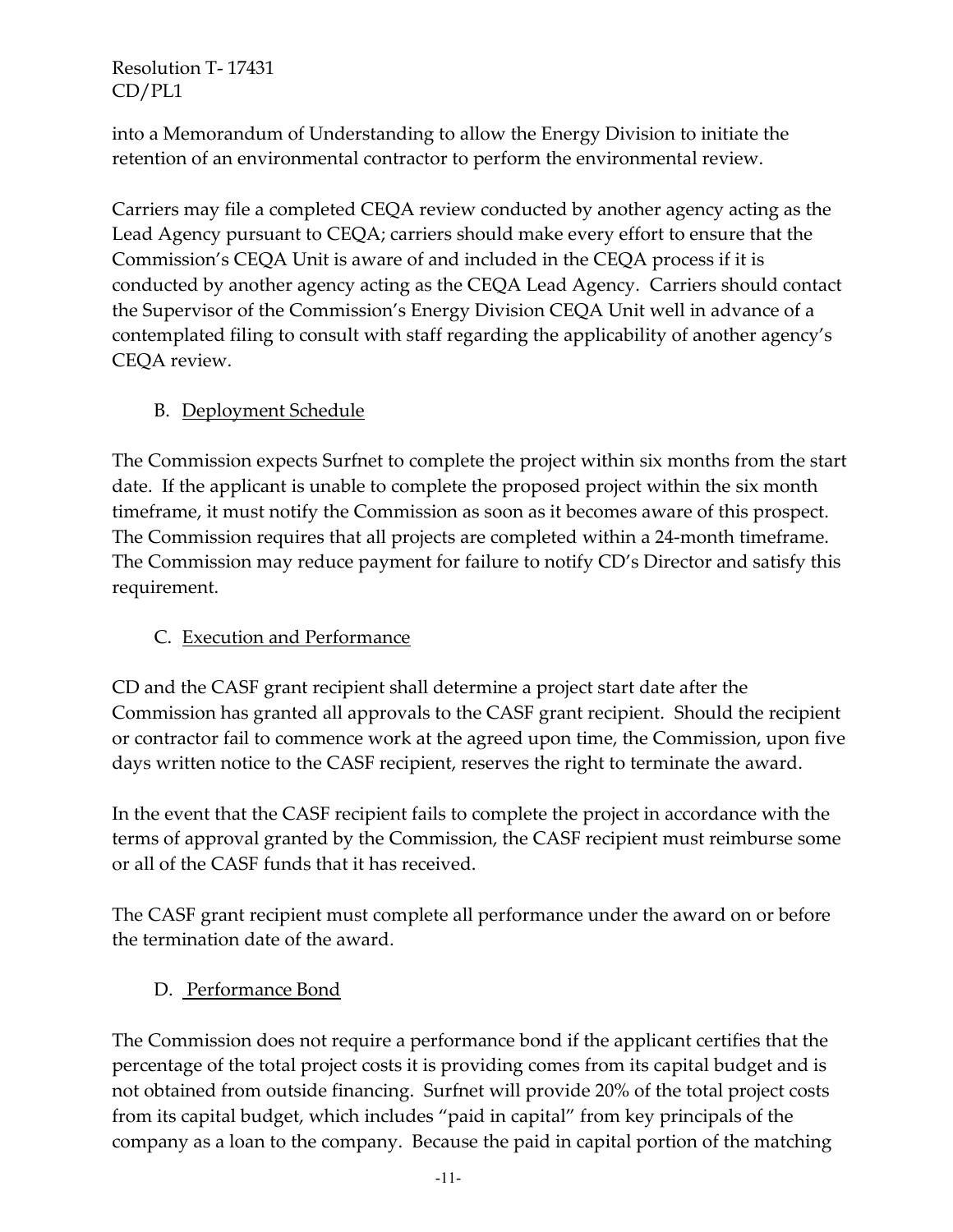funds is a loan to the company from the principals of the company, the Commission requires a performance bond for this project.

## E. Price Commitment Period

The minimum required price commitment period for broadband service to all households within the project area is two years. Surfnet guarantees the price of service offered in the project area for two years.

# F. Project Audit

The Commission has the right to conduct any necessary audit, verification, and discovery during project implementation/construction to ensure that CASF funds are spent in accordance with Commission approval.

The recipient's invoices will be subject to a financial audit by the Commission at any time within three years of completion of the work.

# G. Providing Voice Service (if applicable)

If the grantee is providing voice service in the project area, it must meet the Federal Communications Commission (FCC) standards for E-911 service and battery backup. Surfnet in its application has stated that no voice service will be provided as part of the Monterey Dunes project.

## H. Reporting

Grantees must submit quarterly progress reports on the status of the project irrespective of whether grantees request reimbursement or payment. Before full payment of the project, the CASF recipient must submit a project completion report. Progress reports shall use both the schedule for deployment, major construction milestones and costs submitted in the proposals; indicate the actual date of completion of each task and milestone as well as any problems and issues encountered, and the actions taken to resolve these problems and issues during project implementation and construction; and identify future risks to the project. Recipients shall also include test results on the download speed and upload speeds on a CBG and zip code basis in the final completion report. Recipients must certify that each progress report is true and correct under penalty of perjury.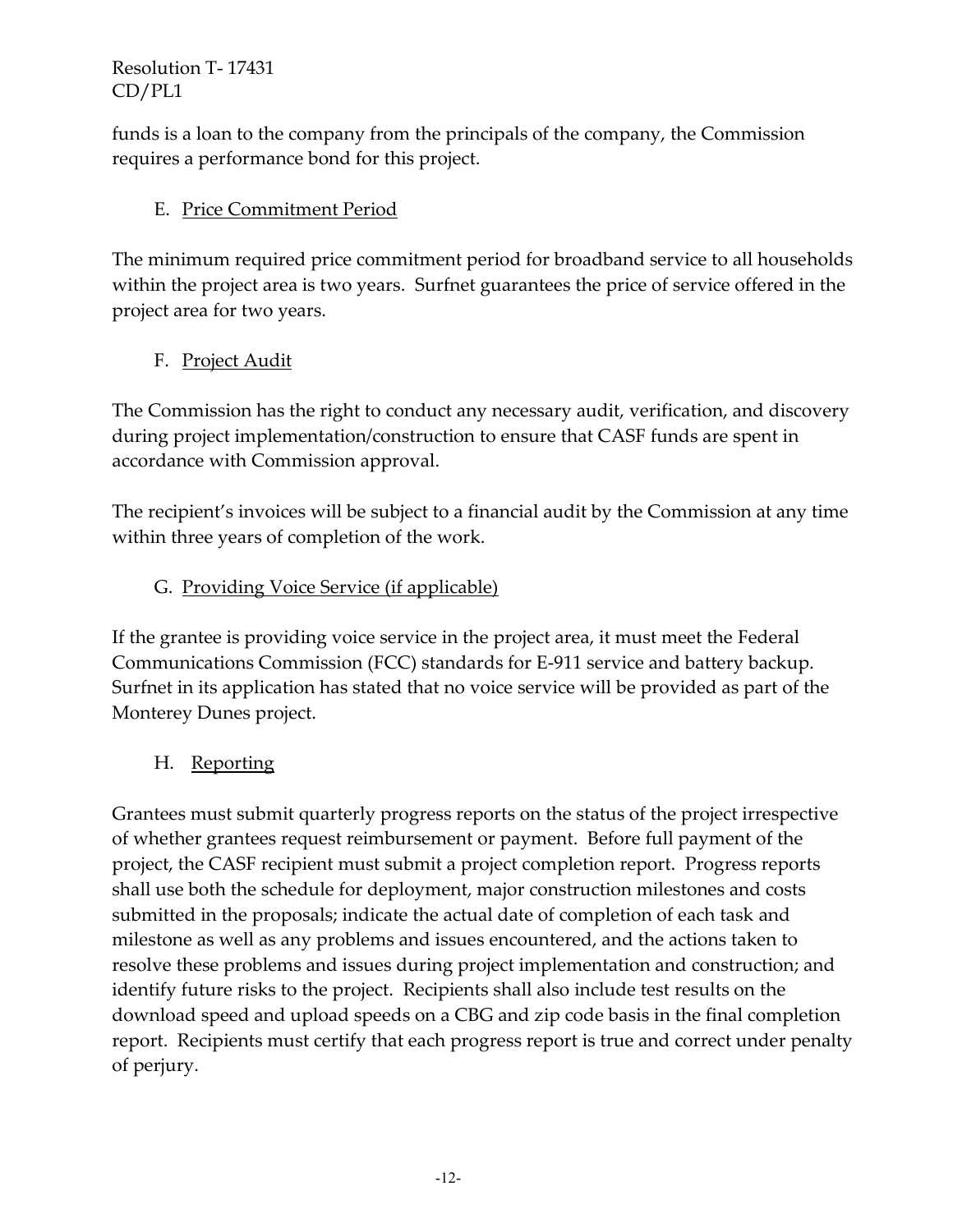I. Submission of Form 477

The FCC currently requires broadband providers to biannually submit the Form 477, which includes speed data. While there is an imperfect match between the data that is reported in the Form 477 and to the CASF, Form 477 data will be useful in documenting CASF deployment for the new service area of the carrier. CASF recipients shall submit a copy of their Form 477 data directly to the Commission, under General Order 66-C, when they submit this data to the FCC for a five-year period after completion of the project.<sup>10</sup>

# **V. PAYMENTS TO CASF RECIPIENTS**

Submission of invoices from and payments to Surfnet shall be made in accordance with Section XI of Appendix 1 of D.12-02-015 and according to the guidelines and supporting documentation required in D.12-02-015.

Payment to Surfnet shall follow the process adopted for funds created under P.U. Code § 270. The following table describes the timeline for processing CASF payments.

| Event                                 | Payment Cycle 1                  | Payment Cycle 2                 |
|---------------------------------------|----------------------------------|---------------------------------|
|                                       | (Day/Month)                      | (Day/Month)                     |
| Invoices due from Surfnet             | 5 <sup>th</sup> of Month 1       | $20th$ of Month 1               |
| to CD                                 |                                  |                                 |
| Payment letters from CD to            | On 19th of Month 1               | On $4th$ of Month 2             |
| Administrative Services <sup>11</sup> |                                  |                                 |
| Invoices submitted from               | $20th$ through $26th$ of Month 1 | $5th$ through $13th$ of Month 2 |
| Administrative Services to            |                                  |                                 |
| State Controller's Office             |                                  |                                 |
| (SCO) for payments                    |                                  |                                 |

Surfnet may submit its invoices under Payment Cycle 1 or 2.

If any date in this payment schedule falls on a weekend or holiday, that date will be advanced to the next business day, but the remaining dates in the payment schedule will

 $\overline{a}$ <sup>10</sup> *Approval of the California Advanced Services Fund (CASF) Application Requirements and Scoring Criteria for Awarding CASF Funds* (2008) Cal. P.U.C. Res. No. T-17143 at 4.

<sup>&</sup>lt;sup>11</sup> The above schedule is contingent on the CASF recipient submitting clear, complete, and error-free invoices to CD. Additional time to process payments may be necessary if CD finds problems with the submitted invoices.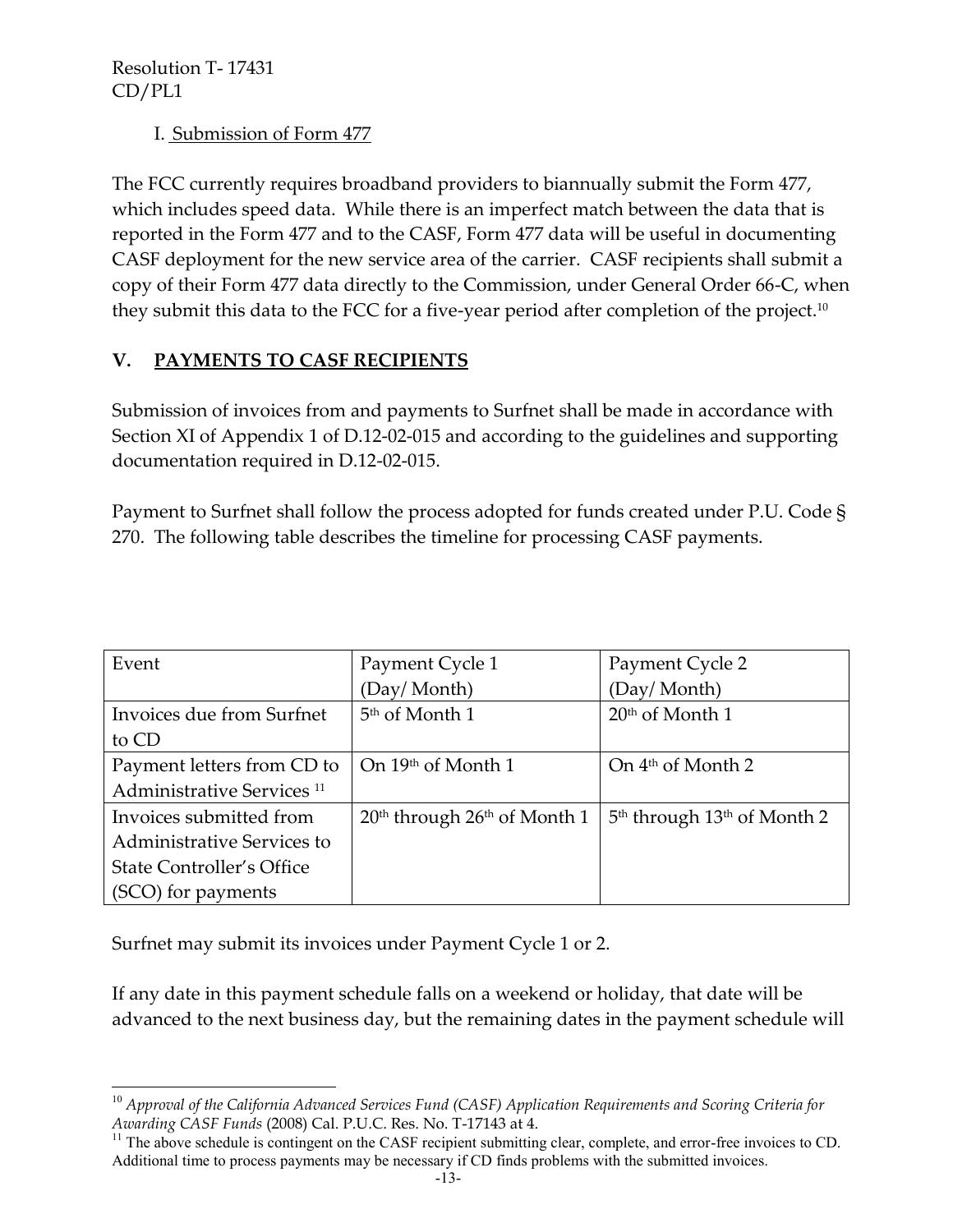remain unchanged. The State Controller's Office (SCO) requires 14 to 21 days to issue payment from the day that requests are received by SCO.

## **VI. COMMENTS ON DRAFT RESOLUTION**

In compliance with P.U. Code § 311(g), a notice letter was emailed on February 11, 2014, informing all applicants filing for CASF funding, parties on the service list of R.06-06-028, and the CASF distribution list of the availability of the draft of this Resolution for Public Comments at the Commission's website [http://www.cpuc.ca.gov/PUC/documents/.](http://www.cpuc.ca.gov/PUC/documents/) This letter also informed parties that the final conformed Resolution adopted by the Commission will be posted and will be available at this same website.

# **VII. FINDINGS**

- 1. On May 10, 2012, the Commission approved Resolution T-17362 which established the application deadlines for the CASF Broadband Infrastructure Grant Account and the Revolving Loan Account as follows: October 1, 2012, for unserved areas; February 1, 2013, for underserved areas not previously funded by the CASF and hybrid projects that cover both unserved and underserved areas; and, a date to be determined for projects in underserved areas where the existing broadband infrastructure was partially funded by a CASF grant.
- 2. Surfnet filed an application for CASF funding for its Monterey Dunes Project on February 1, 2013.
- 3. If the segment of the Sunesys project build out that serves the project area is not ready prior to Surfnet completing project construction, Surfnet will be required to discuss interim plans and solutions for backhaul with CASF staff.
- 4. If CASF funding for the Sunesys project is denied or if the Sunesys project does not materialize, it will be technically impossible to build and operate the Surfnet Monterey Dunes project as proposed. Without Sunesys, it would not be possible to provide the level of service and speeds proposed in the application. Furthermore, the Monterey Dunes project is almost certainly not feasible without the Sunesys fiber. At the moment, no other feasible long-term solution exists.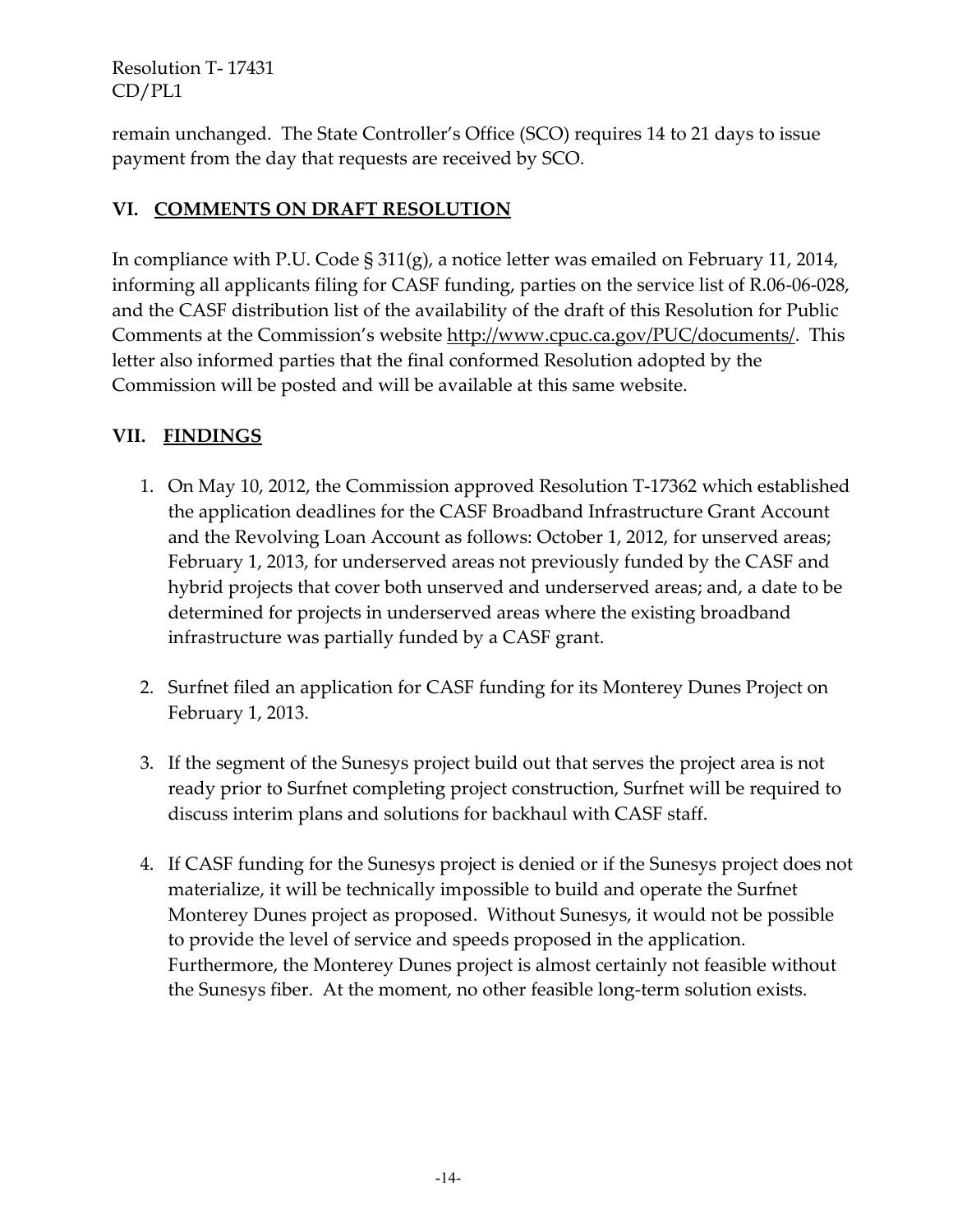- 5. The Monterey Dunes Project will extend high-speed broadband service to 0.58 square miles in Monterey Dunes by deploying by deploying high speed fiber to the home technology which will be capable of reaching speeds of 100 Mbps up and 100 Mbps down using HPNA 3.0 technologies or ADSL 2 depending on the quality of the existing wiring. The CBG impacted by the project is: 060530103061.
- 6. CD posted the proposed project area map, CBGs and zip codes by county for the Monterey Dunes Project on the Commission's CASF webpage under "Pending New CASF Applications to Offer Broadband as of February 11, 2013." CD received one challenge from Verizon to the proposed project areas. The Commission did not uphold the challenge because CD determined that speeds in the area challenged were not above served speed thresholds.
- 5. CD reviewed and analyzed data submitted for the Monterey Dunes Project CASF grant application to determine the project's eligibility for CASF funding. This data includes, but is not limited to: a CPCN application; descriptions of current and proposed broadband infrastructure; geographic information system (GIS) formatted shapefiles mapping the project areas; assertion that the area is underserved; number of potential subscriber households and average incomes; project construction schedule; project budget; proposed pricing and commitment period for new subscribers; and financial viability of the applicant.
- 6. CD reviewed the submitted shapefiles, which mapped the proposed broadband deployment using United States 2010 Census data and the California Broadband Availability Maps, revised July 31, 2012. These maps helped to verify the existence or nonexistence of broadband service areas and broadband speeds, where available.
- 7. Based on its review, along with results of the underwriting conducted by SAFE-BIDCO, CD determined that the project qualifies for funding under D.12-02-015 and recommends Commission approval of CASF grant and loan funding for Surfnet' s project.
- 8. Surfnet must sign a loan agreement document that contains all the terms and conditions of the loan. If Surfnet does not sign the loan agreement document, the Commission will not execute the loan and will revoke the loan offer. Surfnet cannot withdraw loan funds without a signed loan agreement in place.
- 9. Surfnet is required to post a performance bond because part of the matching funds it is providing will be a loan from the company's key principals.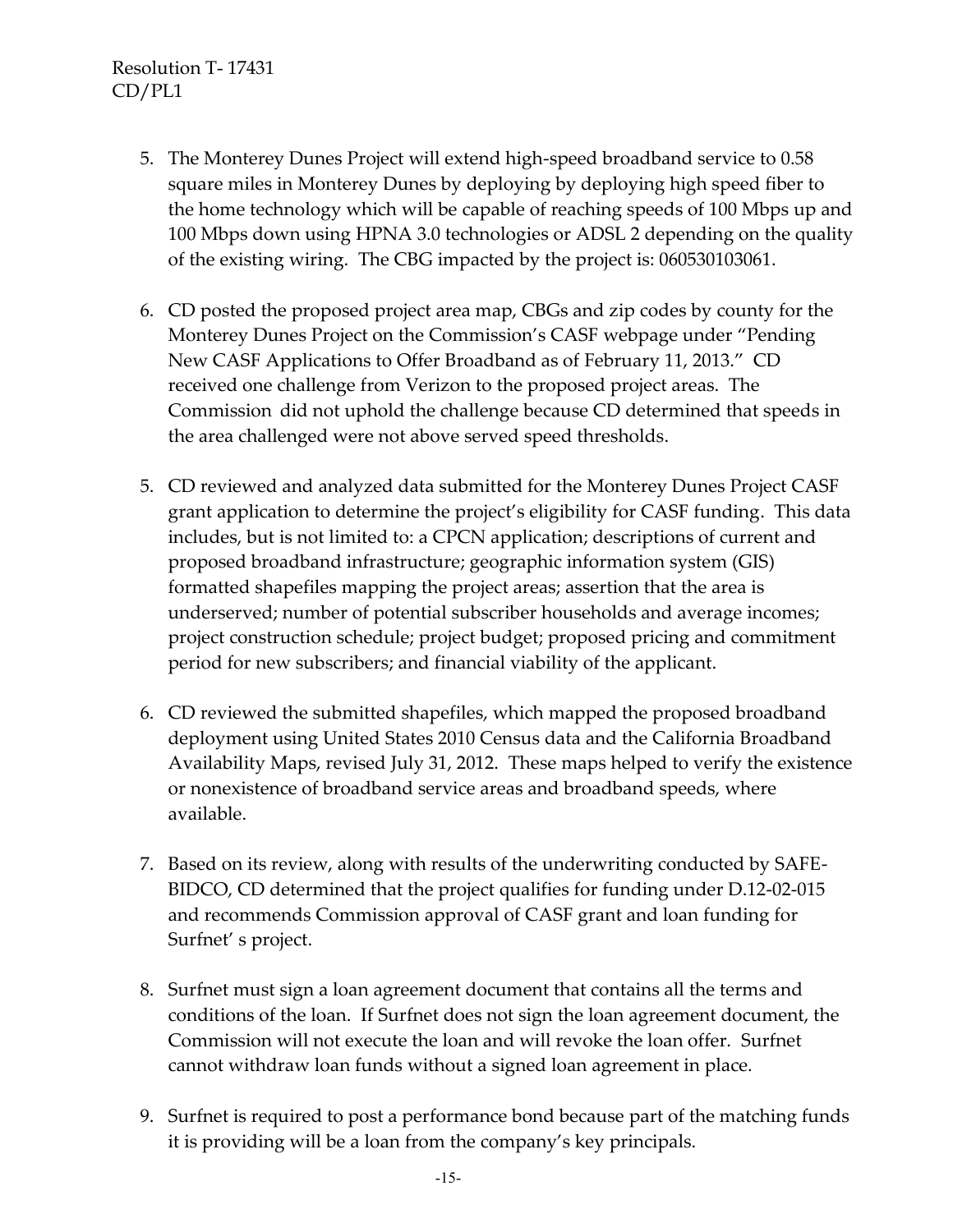- 10. Surfnet is required to comply with all guidelines, requirements, and conditions associated with the granting of CASF funds as specified in D.12-02-015 and must submit the FCC Form 477, as specified in T-17143.
- 11. The Commission finds CD's recommendation to fund Surfnet's project, as summarized in Appendix A, to be reasonable and consistent with Commission orders and, therefore, adopts such recommendation.
- 12. The Monterey Dunes project is subject to the CEQA review and must follow the above requirements.
- 13. The CASF award is contingent upon Commission approval of Surfnet's CPCN application. In the event that the Commission does not grant Surfnet a CPCN Surfnet's CASF award will be contingent upon Surfnet complying with the safeguard rules that the Commission will establish for non-telephone corporations in the existing CASF Rulemaking proceeding (R.12-10-012) implementing SB 740 (Padilla, Chapter 522, Statutes of 2013), in addition to other conditions for its CASF award.
- 14. A notice letter was emailed on February 11, 2014 informing all applicants filing for CASF funding, parties on the service list of R.06-06-028, and the CASF distribution list of the availability of the draft of this Resolution for public comments at the Commission's website [http://www.cpuc.ca.gov/PUC/documents/.](http://www.cpuc.ca.gov/PUC/documents/) This letter also informed parties that the final confirmed Resolution adopted by the Commission will be posted and available at this same website.
- 15. No comments were received.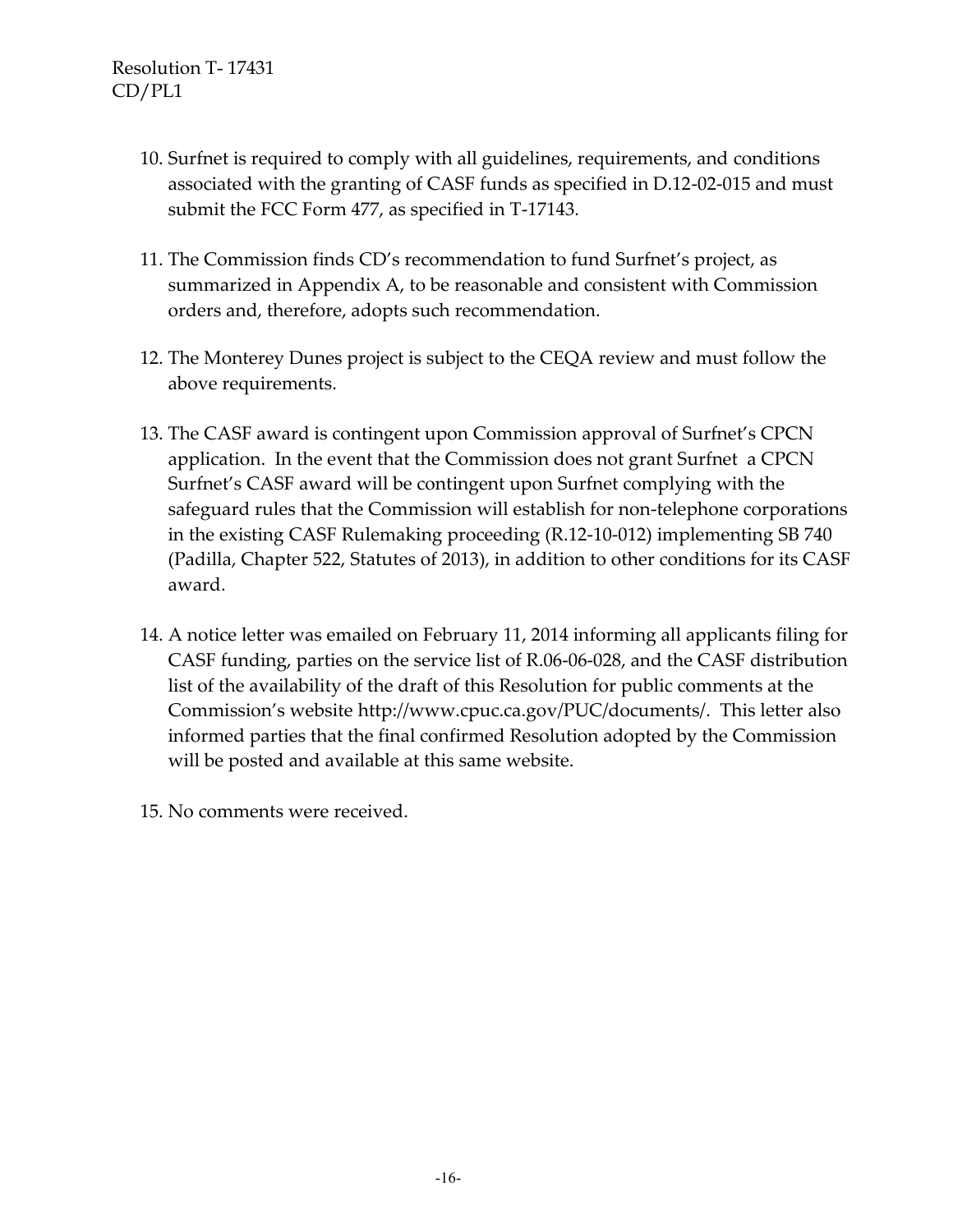#### **THEREFORE, IT IS ORDERED** that**:**

- 1. The Commission shall award \$105,437, where \$79,078 represents grant funding and \$26,359 represents loan funding, from the CASF to Surfnet Inc. for the Monterey Dunes Project as described herein and summarized in Appendix A of this Resolution.
- 2. The CASF award shall be contingent upon Commission approval of Surfnet's CPCN application. If the Commission does not grant Surfnet a CPCN, then Surfnet shall comply with the safeguard rules that the Commission will establish for non-telephone corporations in the existing CASF Rulemaking proceeding (R.12-10-12) implementing SB 740 (Padilla, Chapter 522, Statutes of 2013), in addition to other conditions for its CASF award.
- 3. If the segment of the Sunesys project build out that serves the project area is not ready prior to Surfnet completing project construction, Surfnet will be required to discuss interim plans and solutions for backhaul with CASF staff.
- 4. Surfnet shall post a performance bond equal to the total CASF grant as specified in Section V, item #20, in Appendix 1 of D.12-02-015.
- 5. The program fund payment of **\$**105,437 for this underserved project shall be paid out of the CASF fund in accordance with the guidelines adopted in D.12-02-015, including compliance with CEQA.
- 6. Payments to the CASF recipient shall be in accordance with Section XI of Appendix 1 of D.12-02-015 and in accordance with the process defined in the "Payments to CASF Recipients" section of this Resolution. Specifically for the loan amount of \$26,359, payment shall be in accordance with Appendix 2 of D.12-02- 015, Resolution T-17369, and in accordance with the loan agreement documents signed by the borrower.
- 7. The CASF fund recipient, Surfnet, shall comply with all guidelines, requirements and conditions associated with the CASF funds award as specified in D.12-02-015 and must submit the FCC Form 477, as specified in T-17143.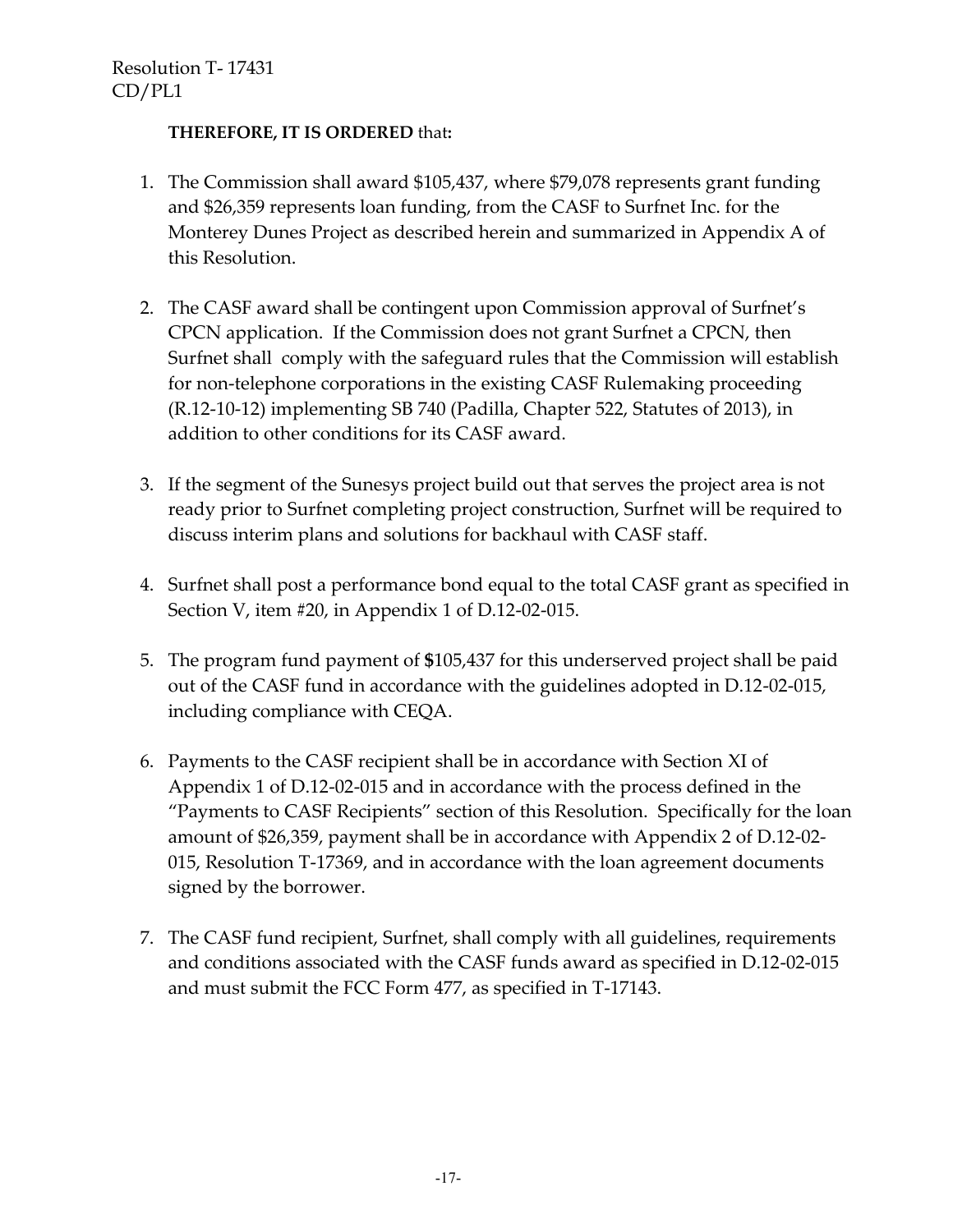This Resolution is effective today.

I hereby certify that this Resolution was adopted by the Public Utilities Commission at its regular meeting on April 10, 2014.

/s/ Paul Clanon

PAUL CLANON Executive Director

 MICHAEL R. PEEVEY President MICHEL PETER FLORIO CATHERINE J.K. SANDOVAL CARLA J. PETERMAN MICHAEL PICKER Commissioners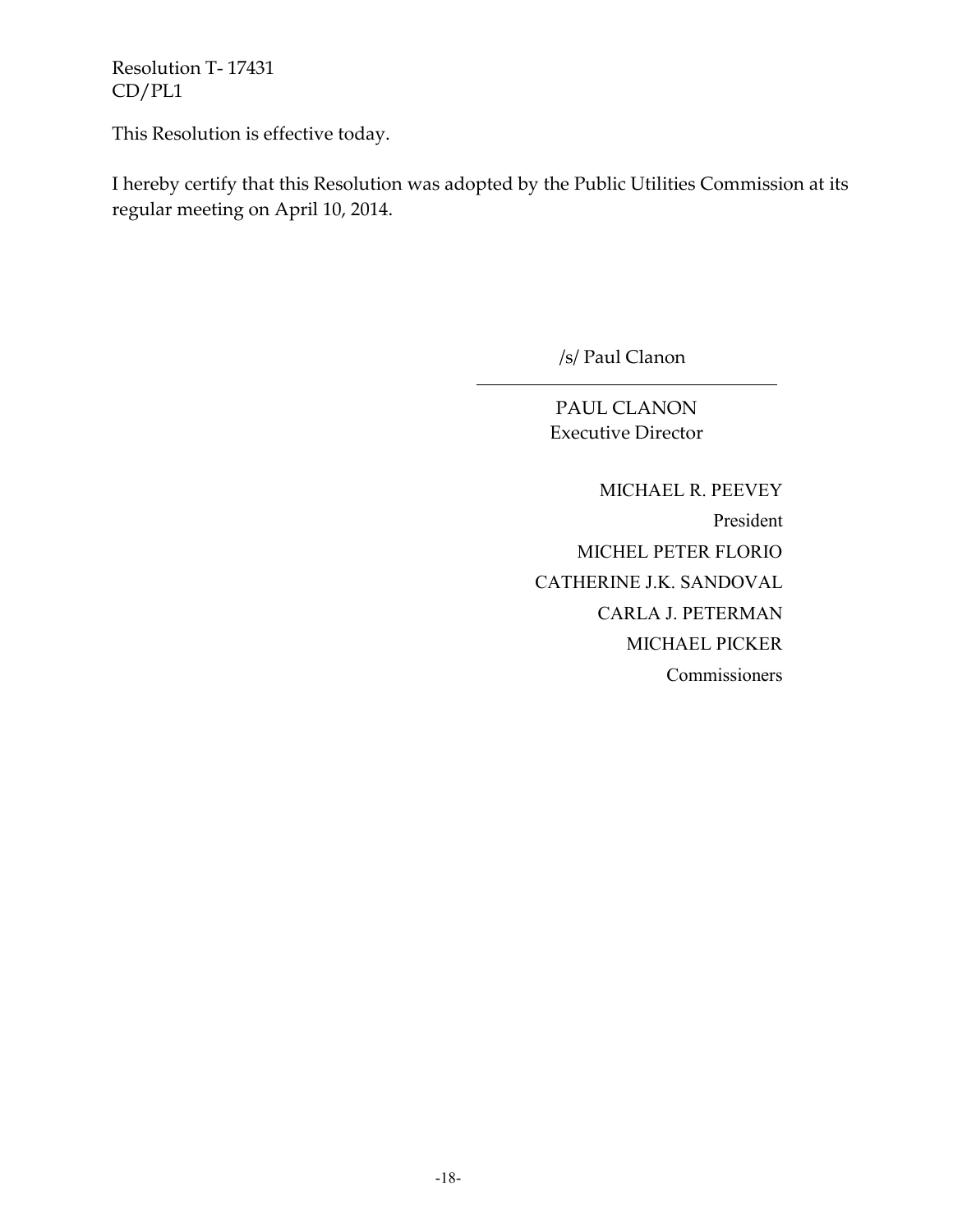> APPENDIX A Resolution T-17431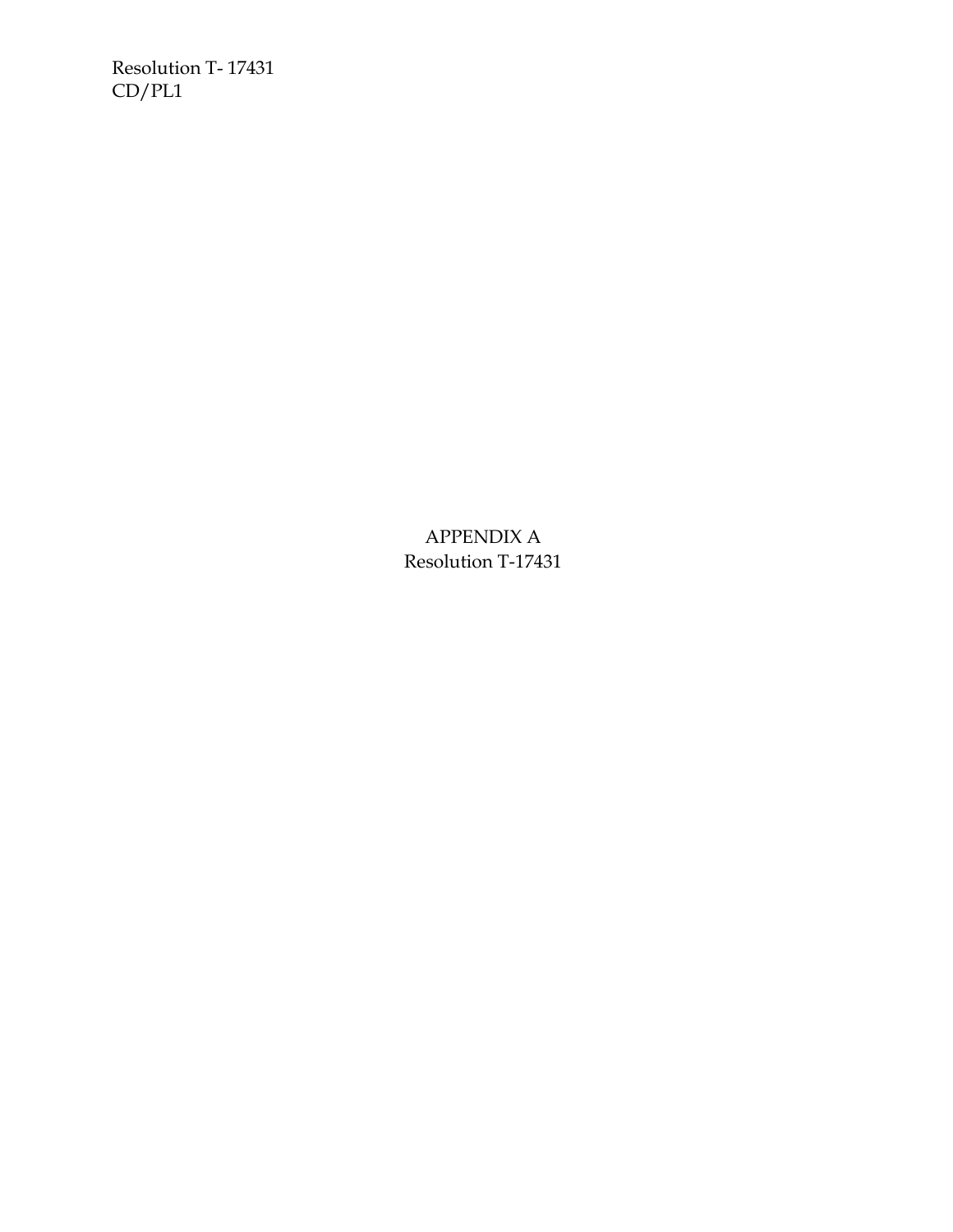### **APPENDIX A Resolution T – 17431 Surfnet Monterey Dunes Project Key Information**

### *Project Name* **Monterey Dunes** *Project Plan* Project *Plan* **Deployment of high speed fiber that connects to** copper wire infrastructure and upgrades broadband facilities in the proposed area. Middle mile service will be provided by Sunesys. Broadband connectivity will be provided via a connection at a Cruzio Internet data Center in Santa Cruz. The last mile component is proposed to use Point to Point Gigabit/s Ethernet. *Project Size (in square miles)* 0.58 *Download/ upload speed (in Mbps)* 100 Mbps down / 100 Mbps up *Location* Monterey Dunes, Monterey County *Community Name* Monterey Dunes *CBGs/ Household Income* 060530103061/\$68,243 *Zip Codes* 95012 *Estimated Potential Subscriber Size Households/ Subscribers* 120 *Deployment Schedule (from Commission approval date)* 6 months *Total Proposed Project Budget* \$131,797 *Amount of CASF Funds Requested (60% grant; 20% loan)* Grant: \$79,078 Loan: \$26,359 *Internally funded (20%)*  $$26,359$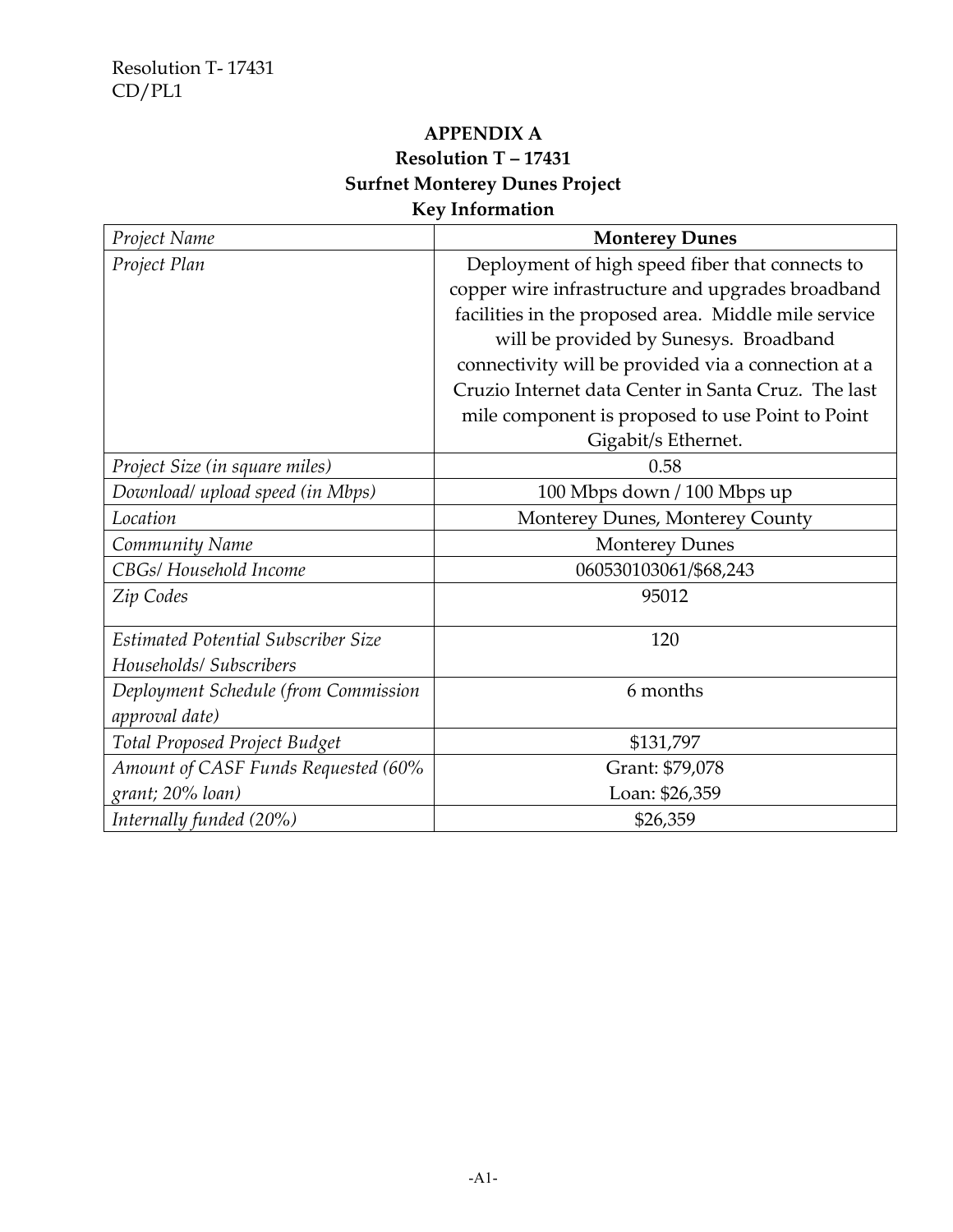# **Resolution T – 17431**

#### **Surfnet Monterey Dunes Project Maps**